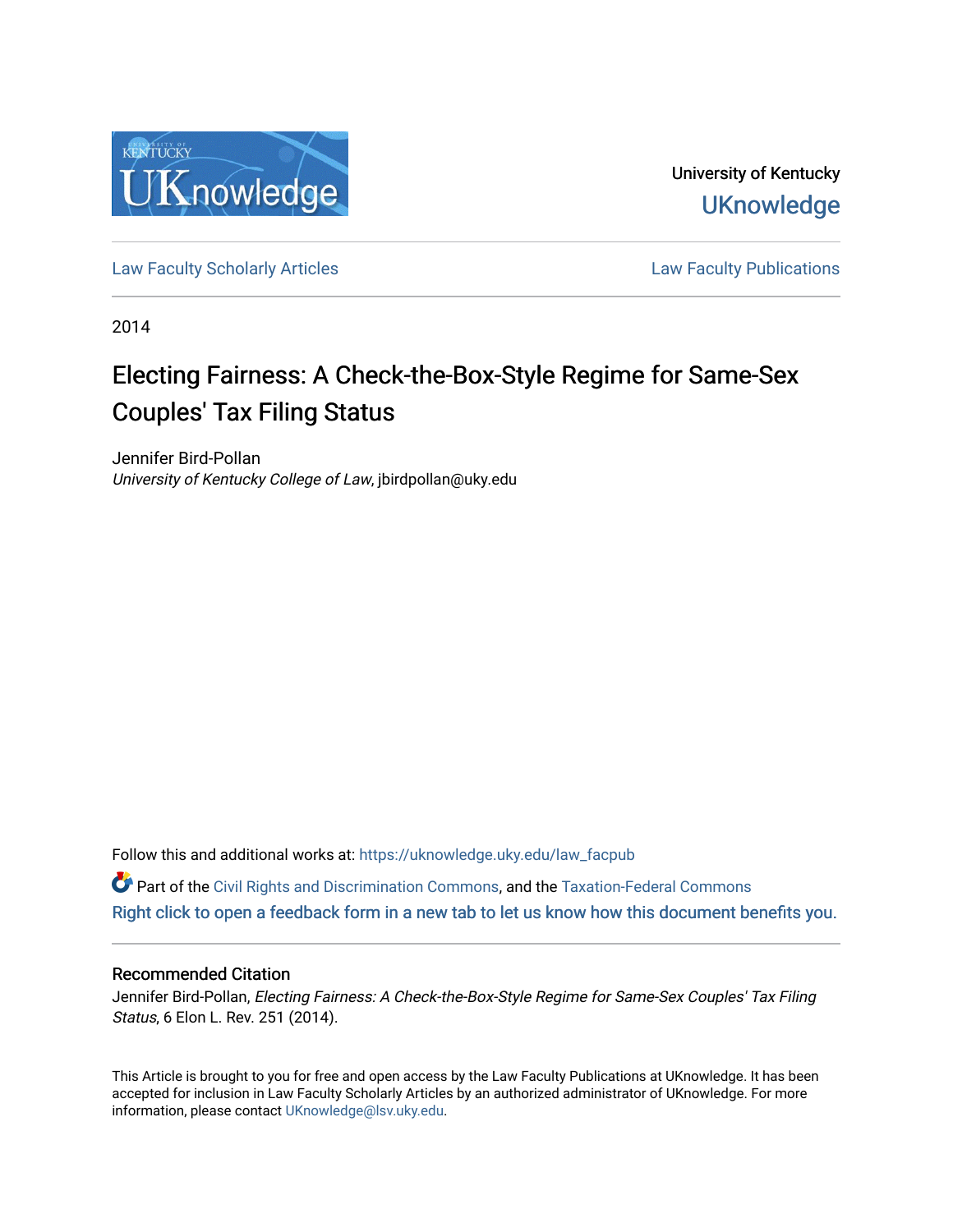## Electing Fairness: A Check-the-Box-Style Regime for Same-Sex Couples' Tax Filing Status

## Notes/Citation Information

Elon Law Review, Vol. 6, No. 2 (2014), 251-267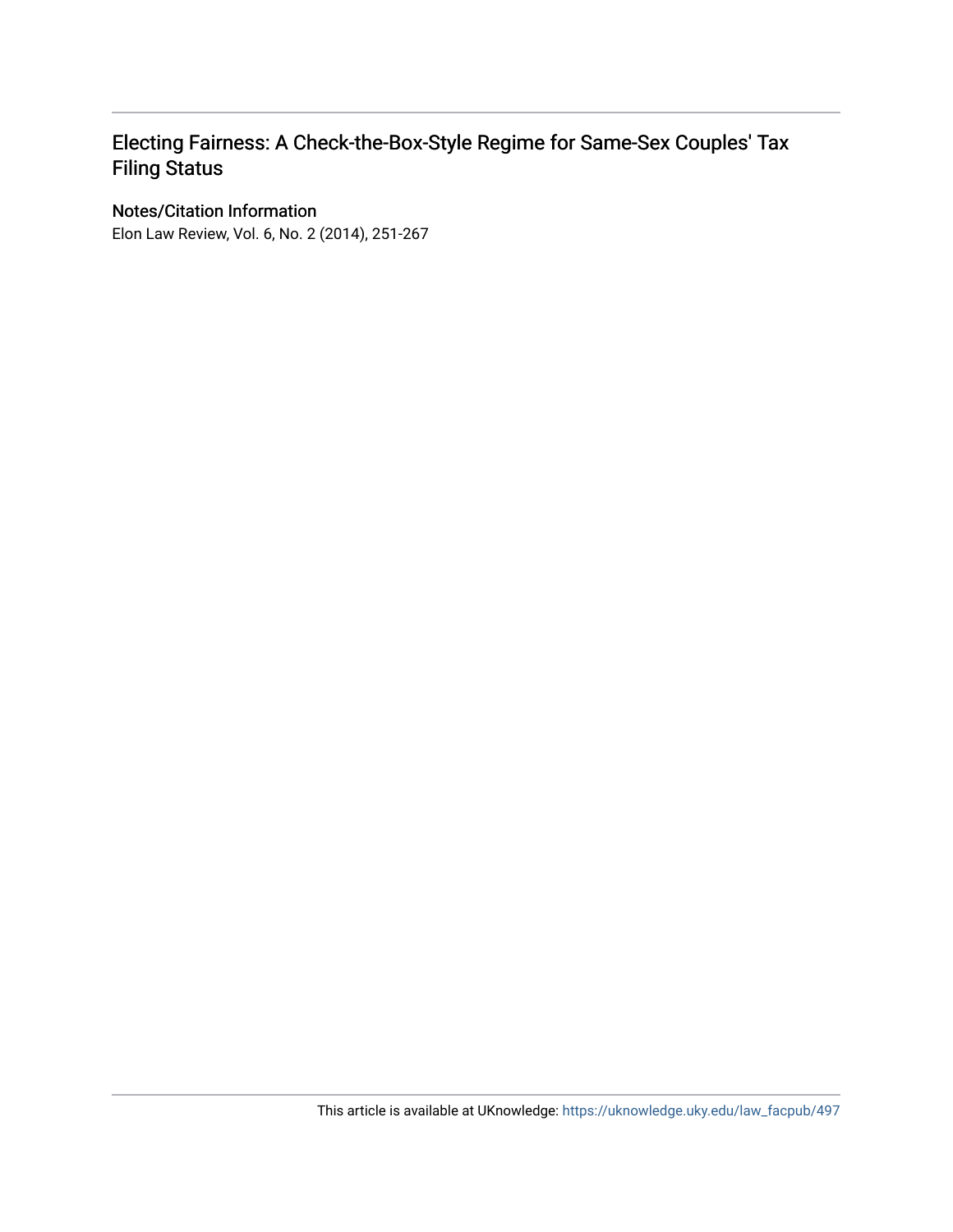## ARTICLES

## **ELECTING FAIRNESS: A** CHECK-THE-BOX-STYLE REGIME FOR **SAME-SEX COUPLES' TAX FILING STATUS**

#### **JENNIFER** BIRD-POLLAN'

#### **I. INTRODUCTION**

In the wake of the United States Supreme Court's decision regarding the Defense of Marriage Act ("DOMA") in *United States v. Windsor,'* tax lawyers and those interested in tax policy immediately wondered what consequences this change would have to the United States' federal tax laws.' The Internal Revenue Service ("IRS") issued a Revenue

Tax Law, and Society. 2 United States v. Windsor, **570 U.S. \_, 133 S.** Ct. **2675 (2013).**

On Friday, June **28, 2013,** Professor Patricia Cain published an op-ed entitled, *The Less Obvious Tax Consequences from the Fall of DOMA,* available at http://taxprof.typepad.com/taxprof..blog/2013/06/cain.htmi. Professor David **J.** Herzig also took to TaxProfBlog to discuss the consequences of the **DOMA** decision in an op-ed entitled, *"DOMA Decisions,"* available at http://taxprof.typepad.com/files/tax-prof-blogdoma-op-ed.pdf. Indeed, even Justice Scalia himself worried about the tax consequences of the decision, as he wrote in his dissenting opinion. *Windsor,* **133 S.** Ct. at **2697** (Scalia, **J.,** dissenting). Scalia hypothesizes two women who live in Alabama but travel to New York to get married, before returning home to Alabama. *Id.* at **2708.** He then asks, "When the couple files their next federal tax return, may it be a joint one? Which State's law controls, for federal-law purposes: their State of celebration (which recognizes the marriage) or their State of domicile (which does not)? (Does the answer depend on whether they were just visiting in Albany?) Are these questions to be answered as a matter of federal common law, or perhaps **by** borrowing a State's choice-of-

**I** Assistant Professor of Law, University of Kentucky College of Law. Thanks for helpful comments go to Professors Stefan Bird-Pollan, Jake Brooks, Patricia Cain, Steve Clowney, Andrew Haile, David Herzig, Jinyan Li, Omri Marian, Shu-Yi Oei, Leigh Osofsky, and Susannah Tahk, as well as participants in the 2014 Tulane Tax Roundtable. Thanks also to the staff of the *Elon Law Review* and participants in the *Elon Law Review* Symposium **2013:** The Effects of *Windsor* and *Perry* on Constitutional Law, Family Law,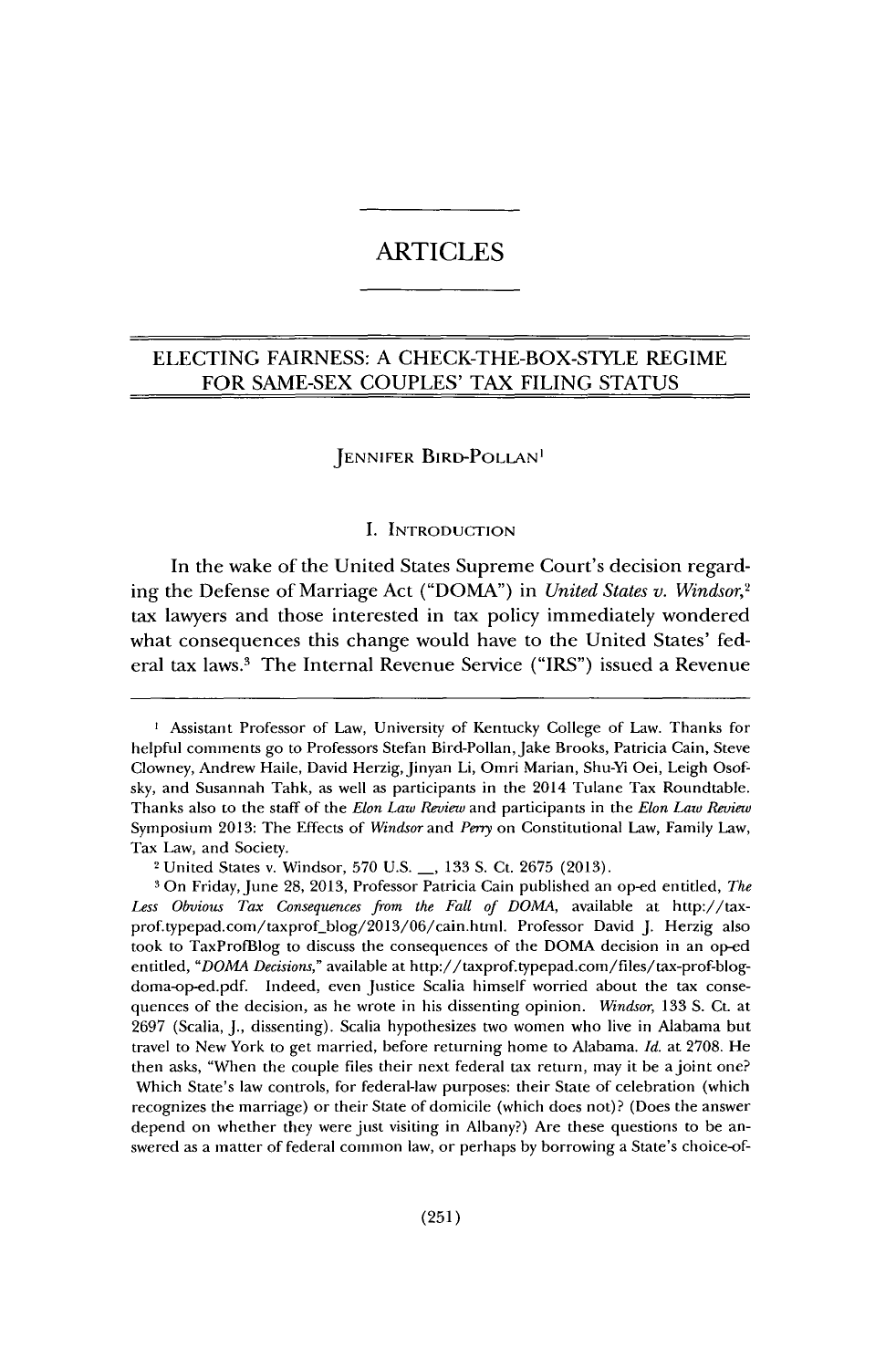Ruling explaining the position it took regarding the case, which answered many questions for taxpayers whose lives were affected **by** the decision.4 Because the IRS announced that it would recognize samesex marriages based on the state of celebration of the marriage rather than the state of residence of the taxpayer, the IRS has gone a long way towards ensuring fairness for same-sex taxpayers in the United States.<sup>5</sup> However, because, as of this writing, only seventeen states in the United States (and the District of Columbia) recognize same-sex marriages, taxpayers in same-sex relationships who live in any of the remaining thirty-three states must travel to another state in order to celebrate a marriage that will be recognized for federal tax law purposes.' For some taxpayers this requires traveling a great distance.' For poor taxpayers, the costs associated with traveling for a wedding in another state may very well be prohibitive.8 This introduces a new kind

law rules? **If** so, *which* State's? And what about States where the status of an out-of-state same-sex marriage is an unsettled question under local law?" *Id.*

**6** States that currently recognize same-sex marriage are California, Connecticut, Delaware, Hawaii, Illinois, Iowa, Maine, Maryland, Massachusetts, Minnesota, New Hampshire, New Jersey, New Mexico, New York, Rhode Island, Vermont, Washington, and the District of Columbia. Masuma Ahuja et al., *The Changing Landscape on Same-Sex Marriage,* **WASH.** PosT, http://www.washingtonpost.com/wp-srv/special/politics/same-sexmarriage (last updated Mar. **23,** 2014). Oregon currently recognizes same-sex marriages performed in other states but does not perform same-sex marriages within state boundaries. *Id.; Oregon Tax Information for Same-Sex Couples,* OR. **DEP'T OF REv.,** http:// www.oregon.gov/dor/PERTAX/Pages/same-sex.aspx (last visited Mar. **25,** 2014). **A** federal judge in Virginia has held that state's same-sex marriage prohibition to be unconstitutional and a federal judge in Kentucky has held that the state must recognize outof-state same-sex marriages. Bostic v. Rainey, No. 2:13cv395, 2014 WL **561978 (E.D.** Va. Feb. **13,** 2014); Bourke v. Beshear, No. **3:13-CV-750-H,** 2014 WL **556729** (W.D. **Ky.** Feb. 12, 2014). Litigation is pending in both cases. Oral Argument Notification, Bostic v. Schaefer, No. 14-1167 (4th Cir. Mar. 20, 2014); Intervening Complaint and Petition for Declaratory and Injunctive Relief, Bourke v. Beshear, No. **3:13-CV-750-JGH,** 2014 **IWL 834785** (W.D. **Ky.** Feb. **27,** 2014).

**<sup>7</sup>**Imagine a same-sex couple living in Miami, Florida. The closest state where that couple could get married is Maryland, approximately **950** miles away. Even more extreme is the example of a same-sex couple living in Anchorage, Alaska. That couple would have to travel to Washington State, a distance of **2300** miles.

**8** Assuming the federal mileage rate is an accurate reflection of the cost of travel **by** car, the Miami couple hypothesized in note **7** would incur a travel cost of fifty-six cents per mile, for a total of **\$532.** In addition, this couple would incur at least some costs for lodging and food while traveling. The Anchorage couple would have mileage expenses

<sup>4</sup> Rev. Rul. **2013-17, 2013-38** I.R.B. 201.

<sup>5&</sup>quot;[Tlhe Service has determined to interpret the Code as incorporating a general rule, for Federal tax purposes, that recognizes the validity of a same-sex marriage that was valid in the state where it was entered into, regardless of the married couple's place of domicile." *Id.* at **9.**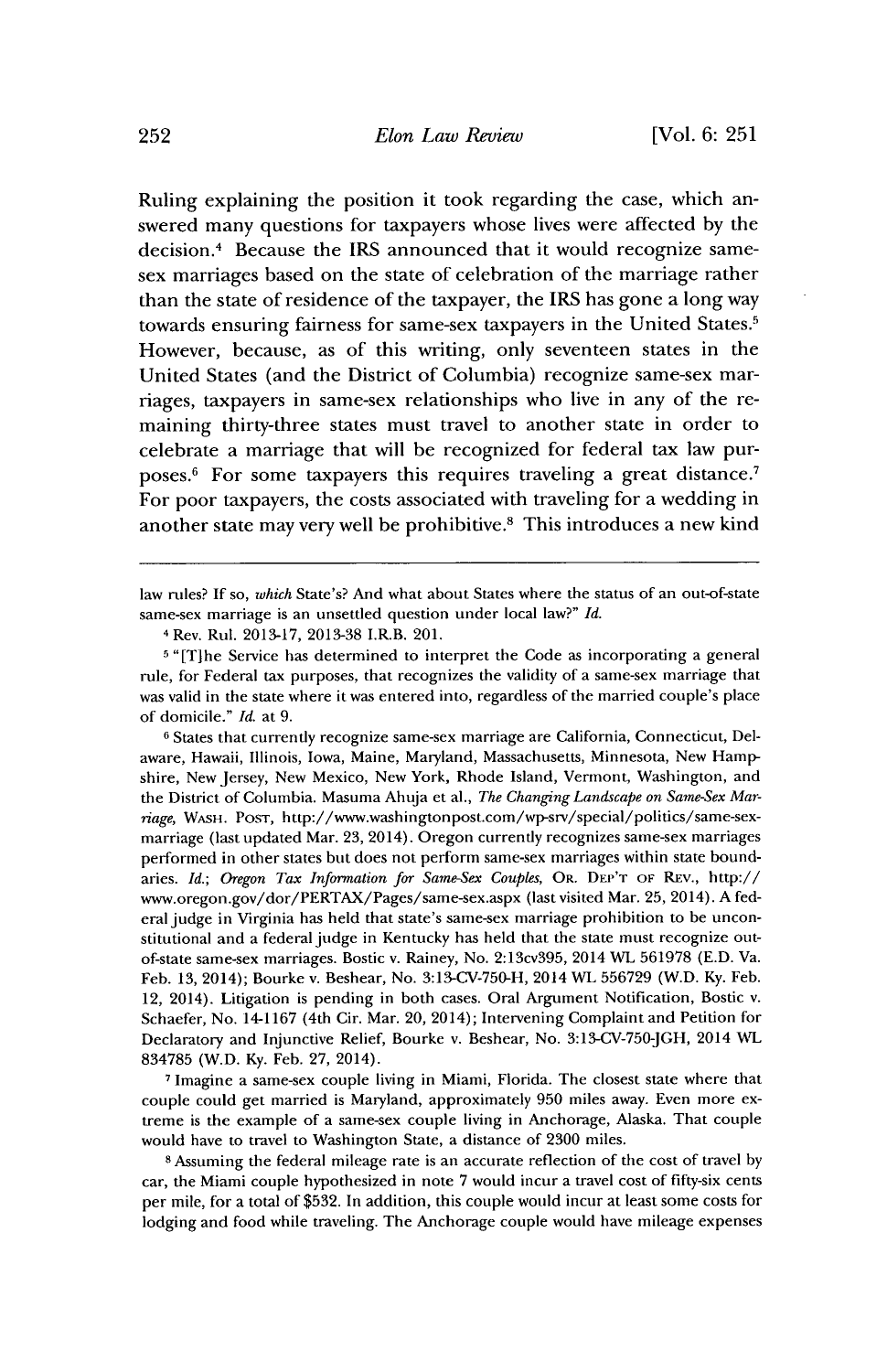of unfairness into the tax system with regard to same-sex couples, since benefits available to middle- and upper-income taxpayers will be unavailable to their lower-income counterparts. In this essay, **I** propose that the Treasury Department enact regulations to allow taxpayers in same-sex relationships who live in states that do not recognize same-sex marriages to elect married status for federal income tax purposes. Such a regime has a precedent in the check-the-box elective regime with regard to pass-through entities in the corporate and partnership tax context.<sup>9</sup> Allowing same-sex taxpayers to elect married filing jointly status on their federal tax returns, even if those taxpayers are unable to get married in their states of residence, will ensure that all taxpayers are entitled to the benefits that Congress intended to bestow on married couples and their families.

#### *II. UNITED STATES V. WINDSOR* **AND REVENUE RULING 2013-17**

In order to understand why the law leaves low-income taxpayers in same-sex relationships at an economic disadvantage in filing their **fed**eral income tax returns, this Part will begin **by** explaining the current state of the law with regard to same-sex marriage.

In **1996,** in response to the possibility that the State of Hawaii might allow same-sex taxpayers to marry, the United States Congress and President Bill Clinton signed DOMA into law." DOMA created what had not previously existed: a federal definition of marriage as something that could only occur between one man and one woman." During the seventeen years of DOMA's existence as federal law a number of states expanded their definitions of marriage to include same-

of **\$1288,** plus food and lodging. In both cases, flights for the couple would be significantly more expensive.

**<sup>9</sup>** The check-the-box regulations were enacted **by** the Treasury Department in **1997** as Treas. Reg. *§* **301.7701-2** and **-3.**

**<sup>10</sup>** DOMA was enacted as **110** Stat. 2419.

<sup>&</sup>lt;sup>11</sup> Until the enactment of DOMA, there was no federal definition of marriage. Instead, federal laws that incorporated references to "marriage" or **"spouse"** made reference to the relevant state law. States had historically been seen as the appropriate source of law regarding domestic issues like this one. However, Section **3** of **DOMA** stated that "[i]n determining the meaning of any Act of Congress, or of any ruling, regulation, or interpretation of the various administrative bureaus and agencies of the United States, the word 'marriage' means only a legal union between one man and one woman as husband and wife, and the word 'spouse' refers only to a person of the opposite sex who is a husband or a wife." **I U.S.C.** *§* **7** (2012), *invalidated by* United States v. Windsor, **570 U.S. \_, 133 S.** Ct. **2675 (2013).**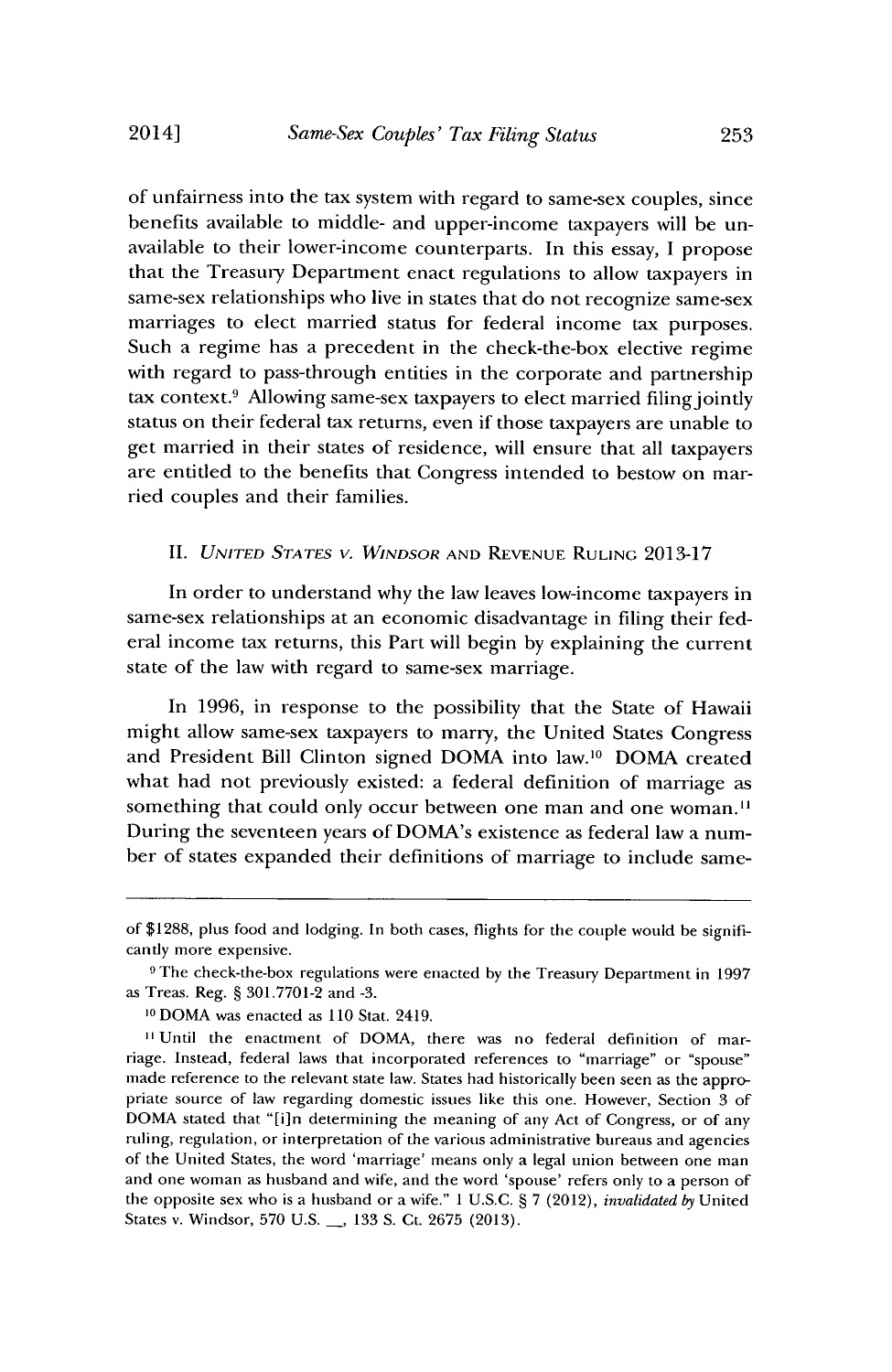sex marriages in addition to opposite-sex marriages.<sup>12</sup> However, for federal purposes, including, importantly for the subject of this essay, for federal tax purposes, none of these same-sex marriages were recognized.<sup>13</sup> As a result, same-sex couples who were married for state law purposes were still required to file on their federal tax law returns as single tax payers.<sup>14</sup>

Thea Spyer and Edith Windsor, the plaintiffs in *United States v. Windsor,* were married in Canada in **2007.'6** They lived in New York

**<sup>12</sup>**The following states came to recognize same-sex marriages in the years before the *Windsor* decision: Massachusetts, 2004; Connecticut, **2008;** California, **2008;** Iowa, **2009;** Vermont, **2009;** New Hampshire, 2010; New York, 2011; Maine, 2012; Washington, 2012; Maryland, **2013.** Ahuja et al., *supra* note **6.**

**<sup>13</sup>**Until the enactment of DOMA, the federal government made reference to state law in order to determine the consequences of federal laws that made reference to "spouse." *See* **28 U.S.C. § 1738** (2012) ("Acts, records and judicial proceedings or copies thereof. **. .** shall have the same full faith and credit in every court within the United States and its Territories and Possessions as they have **by** law or usage in the courts of such State, Territory or Possession from which they are taken."). But DOMA explicitly denied married treatment under federal law to any same-sex couples, even if they were married for state law purposes. *See* **28 U.S.C. § 1738C** (2012) ("No State **.** . **.** shall be required to give effect to any public act, record, or judicial proceeding of any other State **...** respecting a relationship between persons of the same sex that is treated as a marriage under the laws of such other State **. .. .),** *invalidated* **by** *Windsor,* **133 S.** Ct. **2675.**

**<sup>14</sup>**As a technical matter, these taxpayers had to complete two federal tax returns. *See, e.g., TIR 04-17: Massachusetts Tax Issues Associated with Same-Sex Marriages,* **MASs. DEP'T OF REV.,** http://www.mass.gov/dor/businesses/help-and-resoturces/legal-library/tirs/tirsby-years/2004-releases/tir-04-1 7-massachusetts-tax-issues-associated.html (last visited Mar. **25,** 2014). For example, because they were married for state law purposes, and because Massachusetts state tax law bases the state tax return on the federal tax return, a same-sex couple married **in** Massachusetts was required to complete a married filing jointly tax return in order to complete their Massachusetts state return. *Id.* However, because they were not treated as married for federal tax purposes, the taxpayers could not file that joint return with the federal government. *Id.* Instead, they had to complete unmarried individual federal tax returns and file those. *Id.* **Of** course, now that the federal government recognizes same-sex marriages that are often not recognized **by** the state of residency, many taxpayers will find themselves in the opposite situation, required to file their federal returns jointly while also completing a mock unmarried federal return in order to properly complete their state tax returns. *See, e.g.,* Blake Ellis, *Same-Sex Couples Still Face Tax Nightmares,* **CNN MONEY** (Mar. **5,** 2014), http:// money.cnn.com/2014/03/05/pf/taxes/same-sex-taxes **(A** Kansas same-sex couple's "accountant will need to **fill** out a total of five returns **-** two separate state returns, one joint federal return, and two separate federal returns that won't actually get filed to the government but will be used to calculate individual state liabilities.").

*<sup>15</sup> Windsor,* **133 S.** Ct. at **2689.**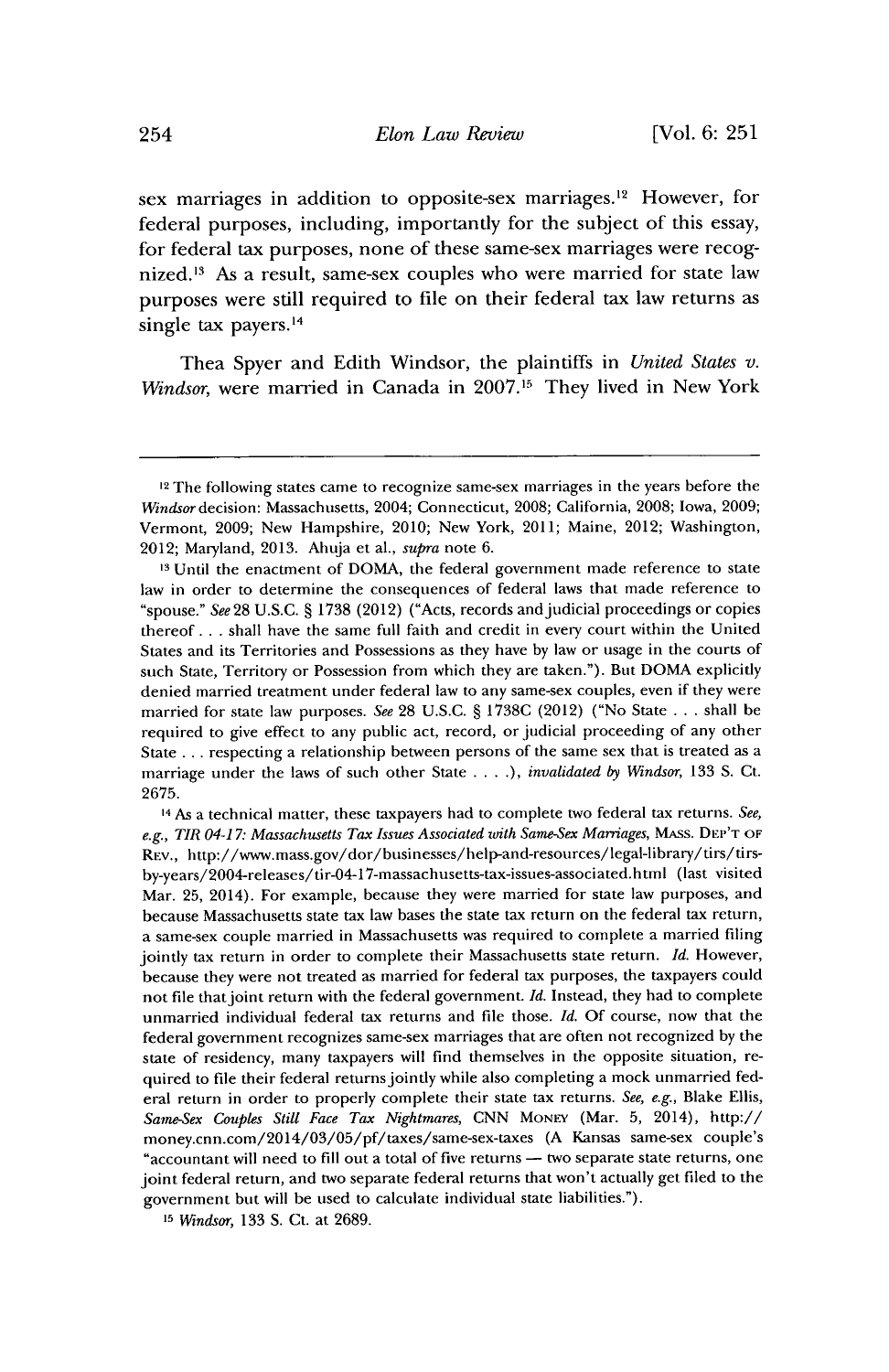State, where their marriage was recognized for state law purposes.<sup>16</sup> When Thea Spyer died, she left the entirety of her estate to her wife, Edith Windsor.'7 The estate tax return filed **by** Spyer's estate did not claim the marital deduction, as the marriage was not recognized for federal tax purposes.<sup>18</sup> After paying \$363,053 in federal estate taxes, Windsor, as executor of Spyer's estate, brought the refund claim that resulted in this suit.<sup>19</sup>

In his majority opinion in *Windsor,* Justice Anthony Kennedy struck down Section **3** of **DOMA,** which had defined marriage for federal law purposes.<sup>20</sup> With the striking down of the federal definition of marriage, federal law would again make reference to state law in determining whether or not individuals were married.<sup>21</sup> While this might have seemed straightforward for same-sex couples living in states that recognized their marriages, commentators immediately raised concerns that same-sex couples who had been married in states that recognized their marriages, but who lived in non-recognizing states, would **be** left out of the changes brought about **by** the *Windsor* decision.2 <sup>2</sup>

In response to these concerns, and in order to clarify its position, the IRS issued Revenue Ruling **2013-17** on September **30, 2013.23** In the Revenue Ruling, the IRS explained that it would use the "state of celebration" rule in order to determine whether or not taxpayers were married for federal tax purposes.<sup>24</sup> In other words, if a same-sex couple lives and marries in a state where their marriage is recognized, and then move to a state where their marriage is not recognized, they will still be married for federal tax purposes.<sup>25</sup> Similarly, if a same-sex couple lives in a state that will not recognize their marriage, but travels to another state to get married, then, even though they continue to live in the non-recognizing state, their marriage will be recognized for federal tax purposes.26

**'"** *Id.* at **2682.** *<sup>18</sup>Id.* at **2683. 19** *Id.* <sup>20</sup>*Id.* at **2696.** 21 *Id.* at **2692.** <sup>2</sup>*See* Cain, *supra* note **3;** Herzig, *supra* note **3. <sup>23</sup>**Rev. Rul. **2013-17, 2013-38** I.R.B. 201. <sup>24</sup>*Id.* **<sup>25</sup>Id. <sup>26</sup>***Id.*

**<sup>16</sup>***Id.* at **2683** ("The State of New York deems their Ontario marriage to **be** a valid one.").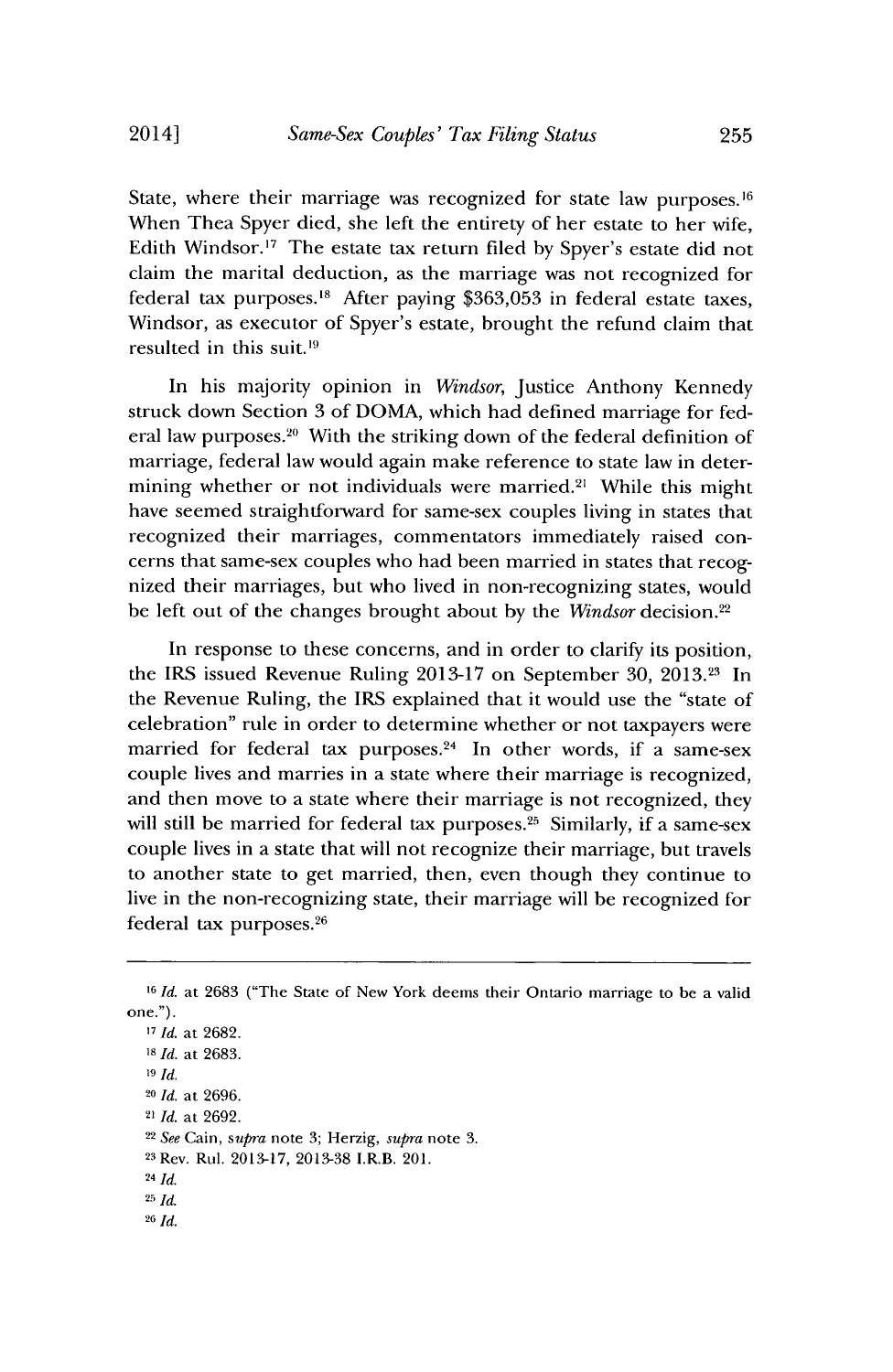The **2003** introduction of same-sex marriage in Massachusetts was not the first incongruity between states' various definitions of marriage.27 State laws have historically differed with regard to the age of consent, the level of consanguinity permitted between married people, and the recognition of common-law marriages.<sup>28</sup> As long as these differences have existed, the federal government has had to determine what definition of marriage it will recognize for federal purposes.<sup>29</sup> The IRS's position in Revenue Ruling **2013-17** is consistent with the historic position the IRS has taken with regard to the definition of marriage.<sup>30</sup> In Revenue Ruling 58-66, the IRS explained that common-law marriages recognized **by** a taxpayer's state of residence would also be recognized for federal tax purposes.<sup>31</sup> Further, if a couple had attained common law marriage status in one state (the ironically named "state of celebration"), and then moved to another state where that marriage was not recognized at the state level, that couple would still be married for federal tax law purposes.<sup>32</sup> Revenue Ruling 2013-17 was merely an extension of that theory, recognizing, for federal tax purposes, same-sex marriages performed in states that permitted them.<sup>33</sup>

**<sup>29</sup>**Section **7703** of the Tax Code only makes reference to the term "married," but does not clarify in the regulations which state law should apply to a taxpayer. *See* **26 U.S.C.** *§* **7703** (2014).

**<sup>27</sup>** Same-sex marriage began to be recognized in Massachusetts in 2004 as a result of the Massachusetts Supreme Judicial Court decision Goodridge *v. Department of Public Health,* **798 N.E.2d** 941, 948 (Mass. **2003).**

**<sup>28</sup>** *Compare* **ARK. CODE ANN.** *§* 9-11-106(a) (West 2014) **("All** marriages between parents and children, including grandparents and grandchildren of every degree, between brothers and sisters of the half as well as the whole blood, and between uncles and nieces, and between aunts and nephews, *and between first cousins* are declared to be incestuous and absolutely void." (emphasis added)), *with* **IND. CODE** *§* **31-11-1-2** (2014) ("Two (2) individuals may not marry each other if the individuals are more closely related than second cousins. However two (2) individuals may marry each other if the individuals are: **(1)** first cousins; and (2) both at least sixty-five **(65)** years of age."). As of this writing, no state has a statute authorizing the recognition for state law purposes of common-law marriage. However, many states previously permitted the creation of common law marriages, and the current law recognizes those previously established marriages. *See, e.g.,* **23 PA. CONS. STAT. §1103** (2014) ("No common-law marriage contracted after January **1, 2005,** shall be valid. Nothing in this part shall be deemed or taken to render any common-law marriage otherwise lawful and contracted on or before January **1, 2005,** invalid.")

**<sup>3</sup>o** Patricia **A.** Cain, *Taxation of Same-Sex Couples After* United States v. Windsor: *Did the IRS Get it Right in Revenue Ruling 2013-17?, 6 ELON L. REV.* \_\_\_\_ (2014).

**<sup>31</sup>**Rev. Rul. **58-66, 1958-1** C.B. **60.**

**<sup>32</sup>***Id.*

**<sup>33</sup>** Rev. Rul. **2013-17, 2013-38** I.R.B. 201.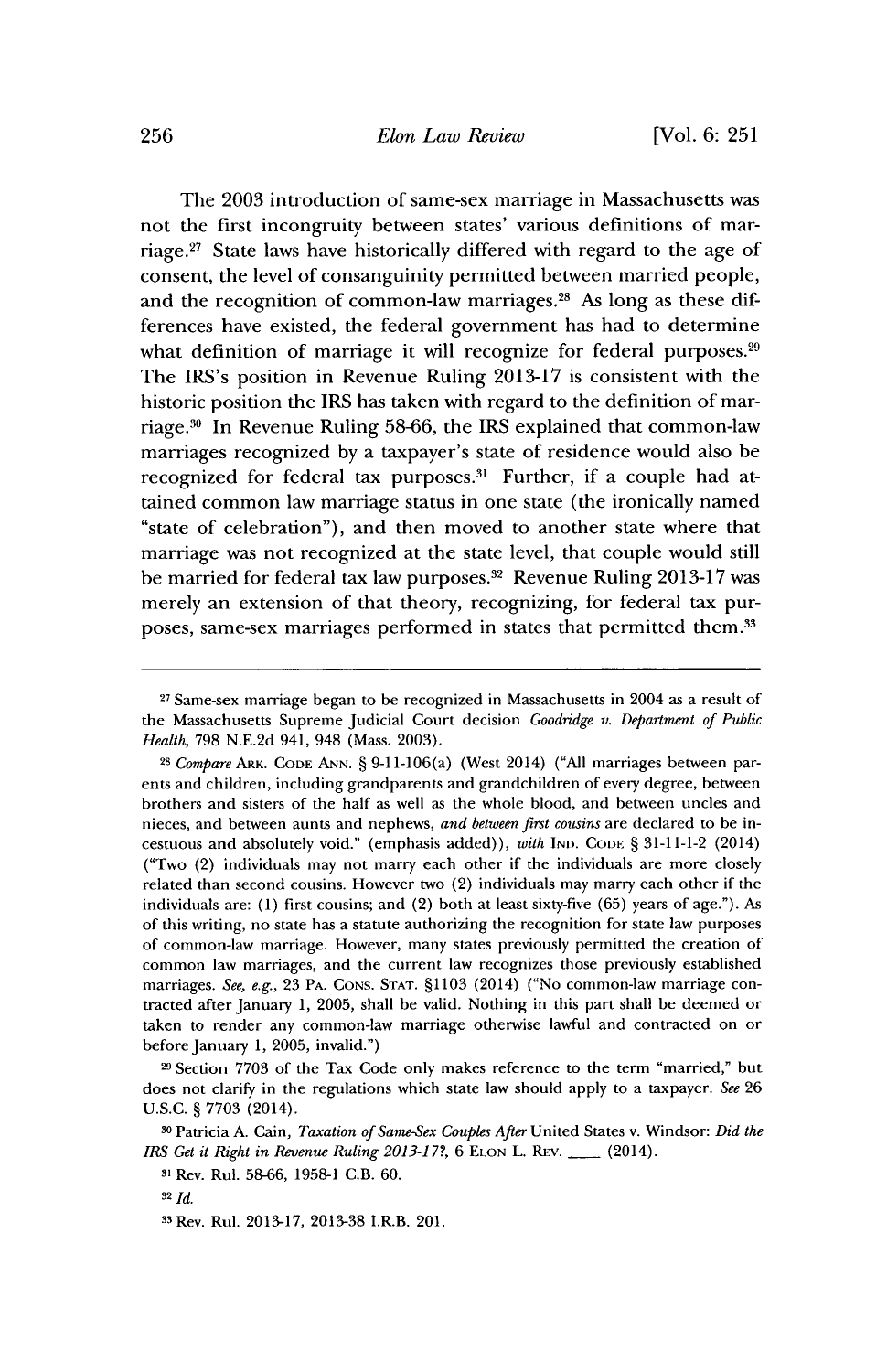#### III. **LIFE AFTER REV. RUL. 2013-17**

While the IRS's response to *Windsor* expands the rights of samesex couples with regard to the federal income tax rules, there is still a significant number of **U.S.** taxpayers who are unable to take advantage of Revenue Ruling **2013-17.34** As explained above, the IRS's position beginning with returns filed for the **2013** tax year is that same-sex couples whose marriages were celebrated in one of the seventeen states that recognize those marriages *must* file as married.<sup>35</sup> This is a relatively expansive position, as it permits same-sex couple taxpayers living in one of the thirty-three non-recognizing states to file as married, as long as they travel to a recognizing state to have a marriage ceremony. However, for lower-income taxpayers, the burden of traveling to a recognizing state in order to have a marriage ceremony might very well be financially insurmountable. The states that currently recognize same-sex marriages tend to be clustered along the coasts.16 For taxpayers deep in the middle of the country, or in Alaska, Texas, or south Florida, traveling to a state where they could have a same-sex marriage ceremony would require hundreds, if not thousands, of dollars in gasoline, airline tickets, hotels, and other traveling costs.<sup>37</sup> This could very well prove prohibitive for many people. Therefore, a samesex couple living in a non-recognizing state who cannot afford to travel to a recognizing state in order to celebrate their marriage will not **be** able to avail themselves of the federal government's expansive approach to filing status, as elaborated in Revenue Ruling **2013-17.** Having never celebrated a recognized marriage, these taxpayers cannot file as married for federal tax purposes.<sup>38</sup>

#### IV. **MARRIAGE BONUS AND MARRIAGE PENALTY**

The combination of graduated tax rates and larger tax brackets for married couples results in a strange phenomenon in the United States' tax system. Depending on an individual taxpayer's income level, marital status, and the income level of her spouse, that taxpayer may experience either a marriage bonus or a marriage penalty on her federal income taxes.<sup>39</sup> Consider the following example, using 2014

<sup>34</sup> *Id.* 

**<sup>3</sup>** *Id.*

**<sup>6</sup>G** Ahuja et al., *supra* note **6.**

**<sup>37</sup>**For hypothetical calculations of these amounts, see *supra* note **8. <sup>3</sup>**Rev. Rul. **2013-17, 2013-38** I.R.B. 201.

**<sup>3</sup>** In each of these scenarios **I** assume that the married taxpayers are filing with the status of married filing jointly. Although it is technically **true** that married taxpayers can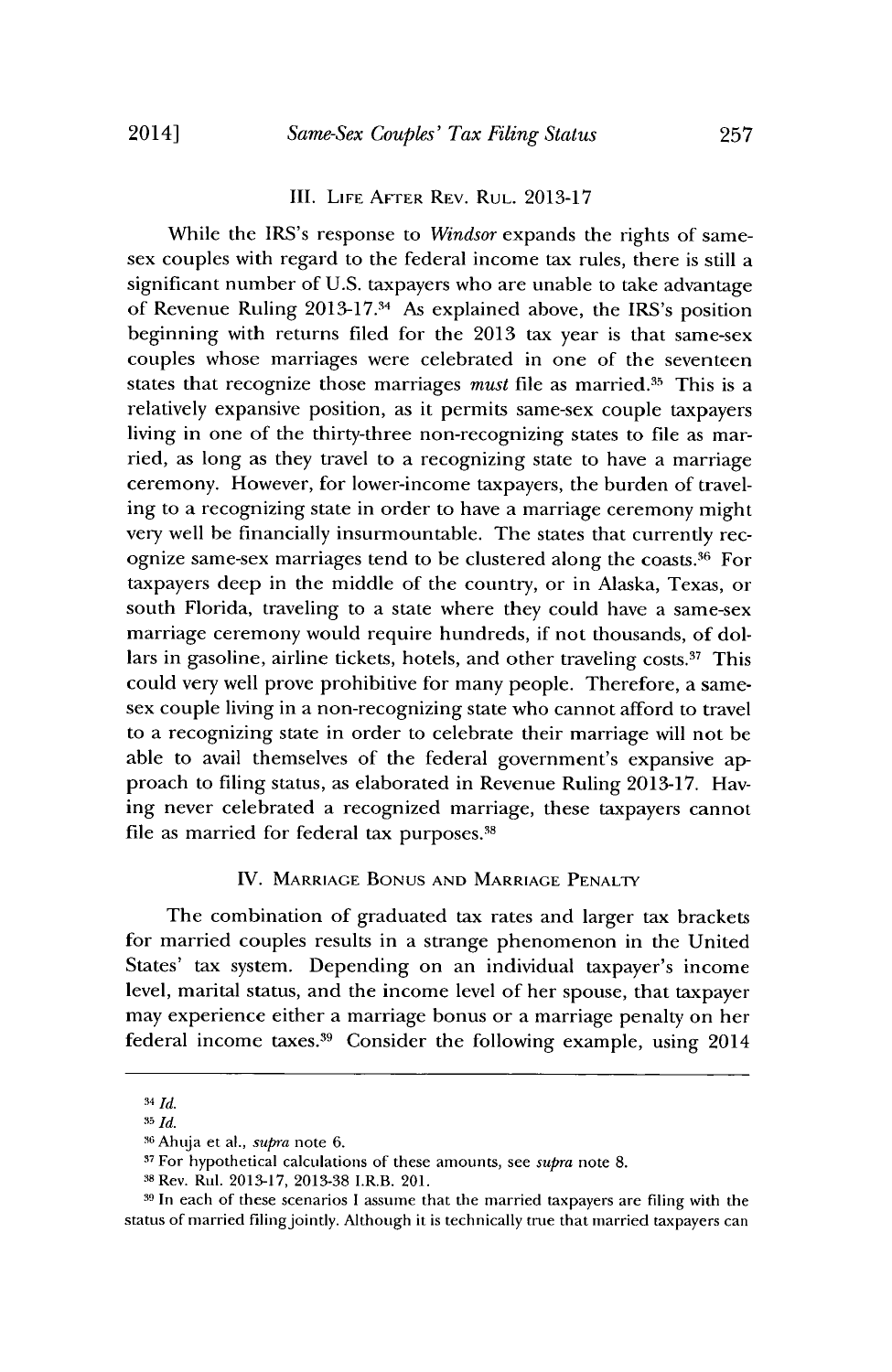tax rates and brackets: Assume a married couple, **A** and B. In the first example, **A** and B each earn **\$125,000. If** they choose married filing jointly as their tax filing status,<sup>40</sup> their incomes will be combined on their joint return, and their marginal tax rate will be thirty-three percent. This will result in a tax liability of \$58,404.50.41 However, if **A** and B are unmarried and each file their tax returns as single, unmarried, then each will be in the twenty-eight percent tax bracket, resulting in a tax liability of **\$28,175.75** each, for a total of **\$56,351.50** in tax. 42 That's a **\$2,053** penalty for getting married. But not every couple experiences a marriage penalty. In fact, some taxpayers are the beneficiaries of a marriage bonus.<sup>43</sup> Assume a married couple, C and **D.** Assume further that **C** earns **\$250,000,** while **D** has no income. Just like **A** and B, if **C** and **D** file their tax returns jointly, their tax liability will be \$58,404.50.44 However, if **C** and **D** are unmarried, then **C** must report the entire **\$250,000** of income on her individual return, while **D** will have no income, and therefore no tax liability. C's individual tax liability on **\$250,000** of income would be **\$66,358.25.45** That results in a tax savings of **\$7,953.75** merely for getting married.

The foregoing examples demonstrate that it is not always financially advantageous, from a tax perspective, for individuals to get married. The examples **I** use above focus on higher-income taxpayers, however, at the lower-income levels marriage has additional affects on taxpayers. The Earned Income Tax Credit (the **"EITC")** is one of the

**<sup>42</sup>**Using the tax rates in place under **26 U.S.C.** *§* 1 results in the following calculation for unmarried taxpayers **\$18,193.75+.28(125,000-89,350) = \$28,175.75** x2 (for two taxpayers) **= \$56,351.50.**

<sup>4</sup>*See, e.g.,* Dorothy **A.** Brown, *The Marriage Bonus/Penalty in Black and White,* **65 U.** CIN. L. Rev. 787, 788-89 (1996).

<sup>44</sup>*Supra* note 41.

4 Using the tax rates in place under **26 U.S.C.** *§* **I** results in the following calculation of C's tax liability **= \$45,353.75+ 33% (250,000 - 186,350) = \$66,358.25.**

choose between filing jointly or filing as married filing separately, in almost every circumstance taxpayers get a worse tax result **by** filing as married filing separately. *See* Steven **C.** Thompson **&** Randall K Serrett, *Tax Returns Offer Distinct Advantages-Generally,* **68** PlAc. TAX **STRATEGIES 158, 158** (2002).

<sup>4</sup> Married couples may elect to use the status married filing separately, however taxpayers almost always get a better tax result filing jointly.

**<sup>41</sup>**In order to simplify these calculations **I** have assumed that these taxpayers actually have taxable income of **\$125,000.** In reality, **\$125,000** of income would result in significandy less taxable income, due to deductions and personal exemptions available to the taxpayers. Using the tax rates in place under **26 U.S.C.** *§* 1 results in the following calculation for married taxpayers filing jointly: Tax liability **= \$50,765+ 33%(250,000- 226,850) =** \$58,404.50. **26 U.S.C.A** *§* **I** (West **2013).**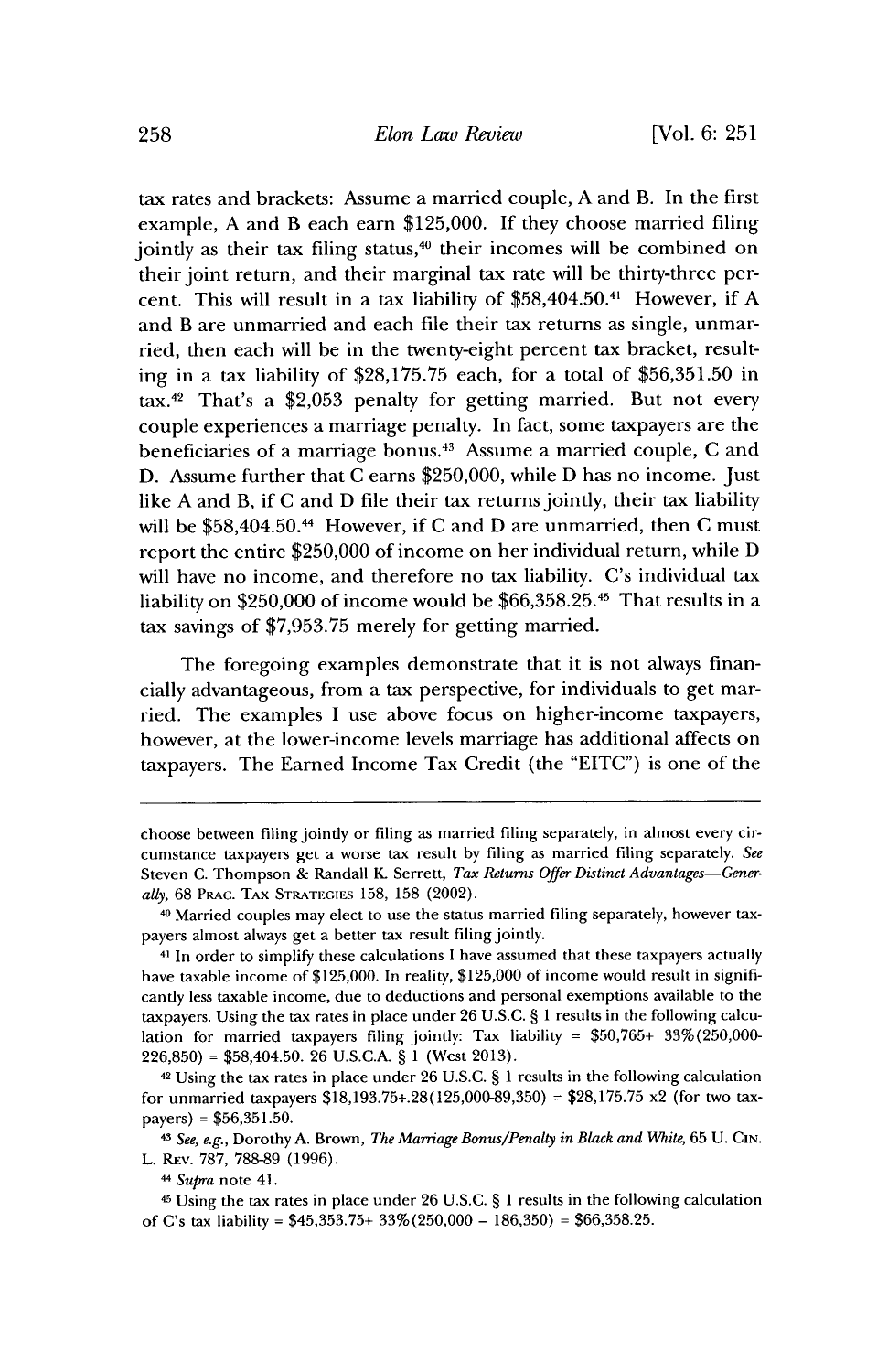largest redistributive schemes in the United States aimed at low-income working families.<sup>46</sup> While in certain circumstances two working taxpayers would reduce the amount of **EITC** they qualify for **by** getting married, in other circumstances getting married will increase the amount of **EITC** the family qualifies for, increase the amount of income the family can earn and still get the EITC, or both.<sup>47</sup> In addition, the income tax brackets, even at the lowest income levels, are larger for married couples who file jointly than for single taxpayers. 48 As a result, the same "marriage penalty" described above with the example of high-income taxpayers could apply to low-income taxpayers.49 Also, medical costs or other deductible expenses incurred **by** one member of the couple are only deductible **by** the other member if the couple is married for federal tax purposes.<sup>50</sup> So if a couple is not married for federal tax purposes, and only one member of the couple earns income, then the other member's expenses cannot be deducted **by** the income-earning taxpayer, even though the income-earner is likely paying the expenses.

I include the above examples in order to demonstrate that, in many cases, lower-income taxpayers receive better federal tax results **by** filing their federal returns as married filing jointly. However, under current law, for same-sex couples to file with this status, they must have a marriage ceremony celebrated in a state that recognizes their marriage.6' This will, in certain circumstances, be impossible for these taxpayers. Because Congress has written the tax laws in order to offer economic benefits to couples who are married for federal tax purposes, those laws should not prevent low-income same-sex couples

<sup>46</sup> For a discussion of the mechanics of the **EITC,** policies related to its enactment and continued existence, and proposals for the future, see Jennifer Bird-Pollan, *Who's Afraid of Redistibution: An Analysis of the Earned Income Tax Credit,* 74 Mo. L. REv. **251 (2009).**

<sup>47</sup> In 2014 the income cap for taxpayers with three or more children receiving the **EITC** is **\$46,997,** unless the filing status is married filing jointly, in which case the cap rises to \$52,427. **26 U.S.C.** *§* **1** (2012). Again, this increase in the income cap on EITC filing is a benefit only available to married taxpayers, and can be especially meaningful in a family where only one taxpayer works. **If** a same-sex couple live in a state where they cannot get married, cannot afford to travel to another state to get married, and if one person in the couple earns **\$50,000,** then that family will not be entitled to *any* **EITC.** Merely getting married, and changing nothing else about their economic or tax situation, would allow them to qualify for the **EITC.**

<sup>4</sup>**26 U.S.C. §1** (2012).

<sup>4</sup>*See supra* note 40 and accompanying text.

**<sup>5</sup>o 26 U.S.C.** *§* **35** (2012).

**<sup>51</sup>**Rev. Rul. **2013-17, 2013-38** I.R.B. 201.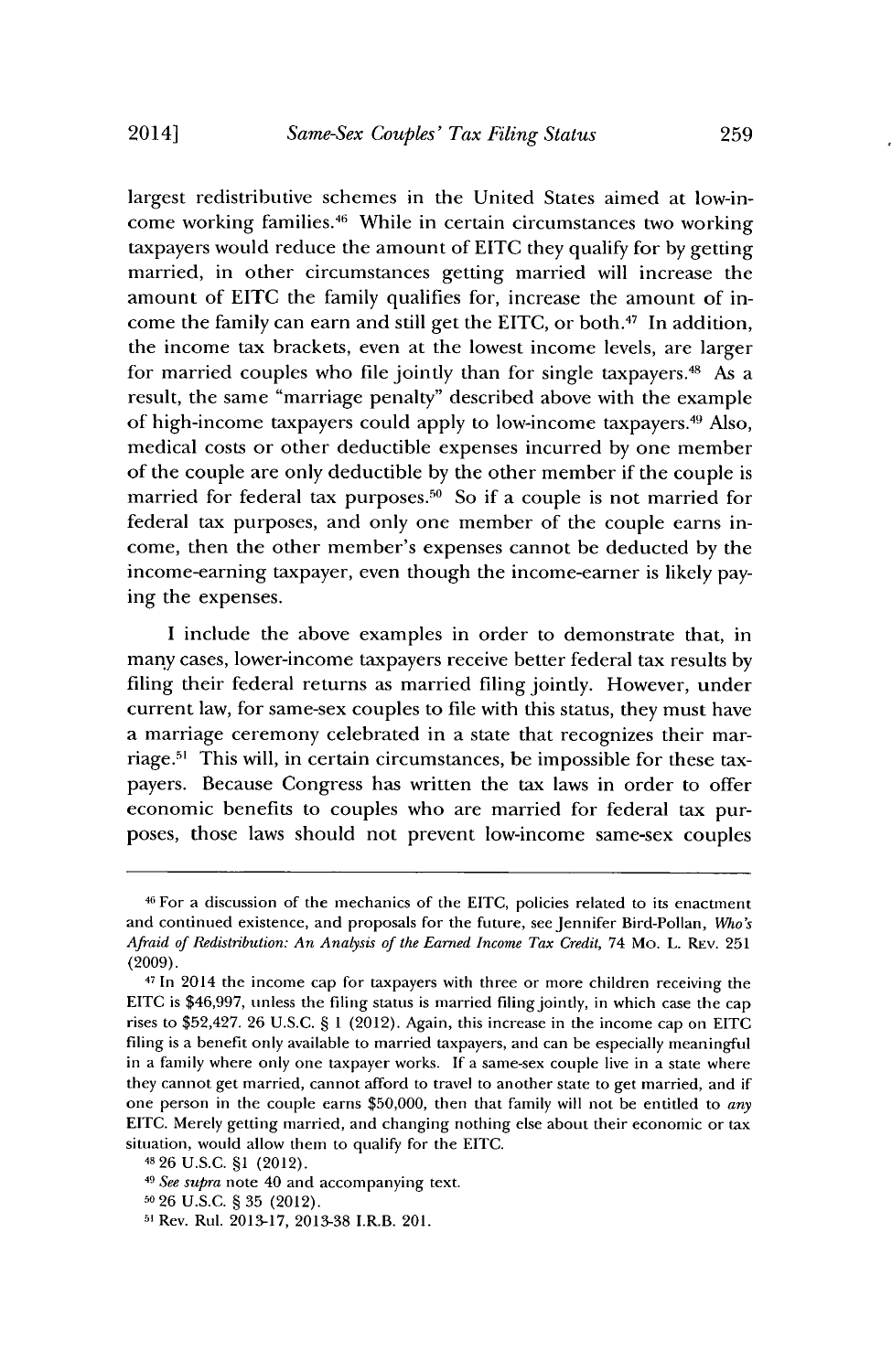from receiving those benefits because they do not have the financial means to travel to a state where they could get married.52 This would necessarily exclude a needy segment of the population that will not be able to avail themselves of these tax advantages without some other option.

V. **CHECK-THE** Box **IN** BUSINEss ENTITY TAXATION

The world of same-sex marriages is not the first time that inconsistencies in state law have caused complications in federal tax law. **U.S.** federal income tax law taxes business entities based on their organizational structure. $5<sup>3</sup>$  Entities that are organized as corporations are taxed at the corporate level,<sup>54</sup> while entities that are taxed as partnerships are treated as pass-through entities and taxed at the partner level.<sup>55</sup> As with the federal treatment of marital status, the classification of an entity as a corporation for federal tax purposes is a determination that happens, for the most part, as a matter of state law.<sup>56</sup> However, federal tax law goes further than state incorporation law. Historically, tax law has looked to the characteristics of unincorporated entities in order to determine whether or not they should be treated as corporations for federal tax purposes.<sup>57</sup> In response to these federal rules, states began creating new entity categories that would give business owners corporate-like limited liability, but had sufficient partnership-like characteristics to qualify as pass-through entities for federal tax purposes.<sup>58</sup> For many years, courts heard cases about whether a particular entity was

**58** "In **1977,** in an effort to develop a vehicle that provided owners corporate-like protection from liability for the entity's debts while attempting to achieve pass-through tax treatment under the Kintner regulations, the Wyoming legislature enacted the country's first legislation authorizing LLCs. LLCs combined very desirable characteristics **-** 'limited liability for all members, partnership features such as dissolution at will and lack of free transferability, and members' ability to participate in control without risking loss of their limited liability.'" *Id.* at 460 (citing Larry **E.** Ribstein, *LLCs: Is the Future Here?,* Bus. L. **TODAY,** Nov./Dec. **2003,** at **11).**

**<sup>52</sup>**There is certainly some debate regarding how intentional the benefits available to married couples are. For purposes of this essay it is enough to note that those benefits *are* actually available to married couples through the tax code.

**<sup>53</sup>***See generally* Classification of Certain Business Entities, **26** C.F.R. *§* **301.7701-3 (2013).**

<sup>54</sup>**26 U.S.C.** *§* **11** (2012).

**<sup>55 26</sup> U.S.C.** *§* **701** (2012).

**<sup>56 26</sup> U.S.C.** *§* **7701** (2012).

**<sup>57</sup>**Heather **A.** Field, *Checking in on "Check-the-Box,"* 42 Loy. **L.A.** L. REv. 451, 458 **(2009)** ("Prior to the CTB regulations, the classification of a business entity as a corporation, on one hand, or a partnership or trust, on the other hand, depended on the extent to which the entity resembled a corporation.").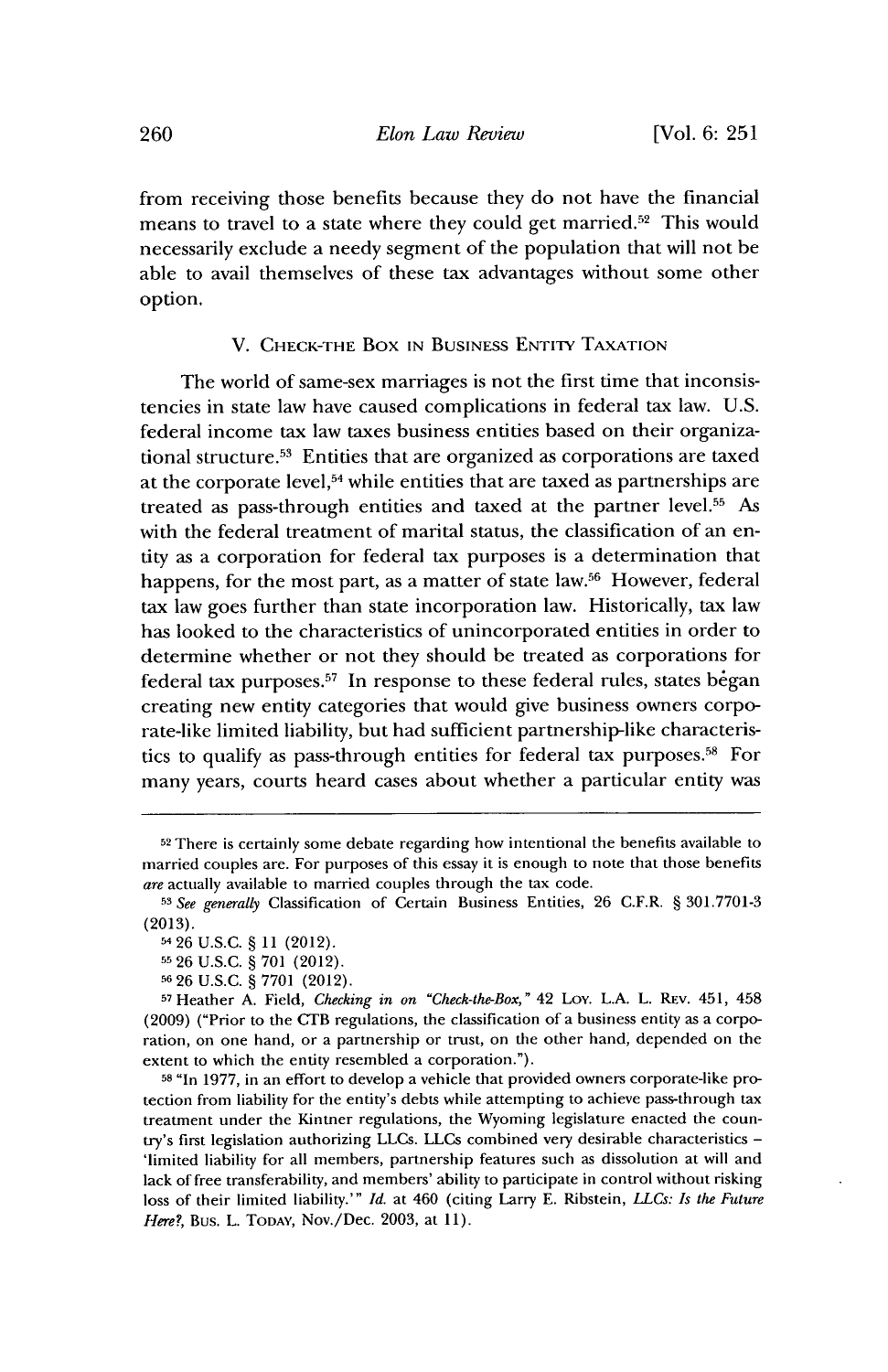more partnership-like or more corporate-like, and the IRS spent significant money and time examining such entities.59 Ultimately, given the variety of options available to individuals forming business entities, the IRS determined that an entity's tax status was elective. $60$  Finally, in **1997,** the **U.S.** Treasury Department issued the so-called "check-thebox" regulations allowing most (but not all) entities to elect their taxfiling status.<sup>61</sup>

This federal change allowed taxpayers to form business entities under whatever state provision gave them the most favorable state law treatment, and then elect the federal tax treatment that gave them the best tax result. The check-the-box regulations reflect a decision **by** the Treasury Department to take a classification that had historically rested in the hands of the states, where the options available to taxpayers differed based on what state a taxpayer lived in, and turn the classification into a federal tax law election.

Perhaps now the next step in my argument seems clear **-** same-sex couples living in states that do not permit them to attain the status "married" are in the same situation as taxpayers who, before the enactment of the check-the-box rules, could not organize a business entity in the way they wanted and still get the tax treatment they preferred. The solution is the same as well **-** allow affected taxpayers living in non-recognizing states to elect the desired tax status.

#### VI. **ELECTIVE** MARITAL **STATUS** FOR **SAME-SEX COUPLES**

The Treasury Department should enact regulations allowing same-sex couples to elect to be taxed as married filing jointly if they live in a state that does not recognize their marriage. One of the first things to note is that this solution is likely to be only needed for the relatively short-term. Just as, over the years, more and more states enacted business entity laws authorizing the organization of Limited Lia-

*<sup>19</sup> Id.* at 461-62.

<sup>6</sup>o While tax status was not truly elective before the enactment of the check-the-box rules, individuals looking to organize a new business entity could examine the variety of state law choices available to them and choose to organize their business in a state that would give them the tax status and business law protection that they were looking for.

**<sup>61</sup>** T.D. **8697,** Treas. Dec. Int. Rev. **1997-1** C.B. **215.** Even under the new more permissive regulations, business entities that were incorporated under the law of any state or any foreign government were not entitled to elect pass-through treatment. *See* Field, *supra* note **57,** at 465.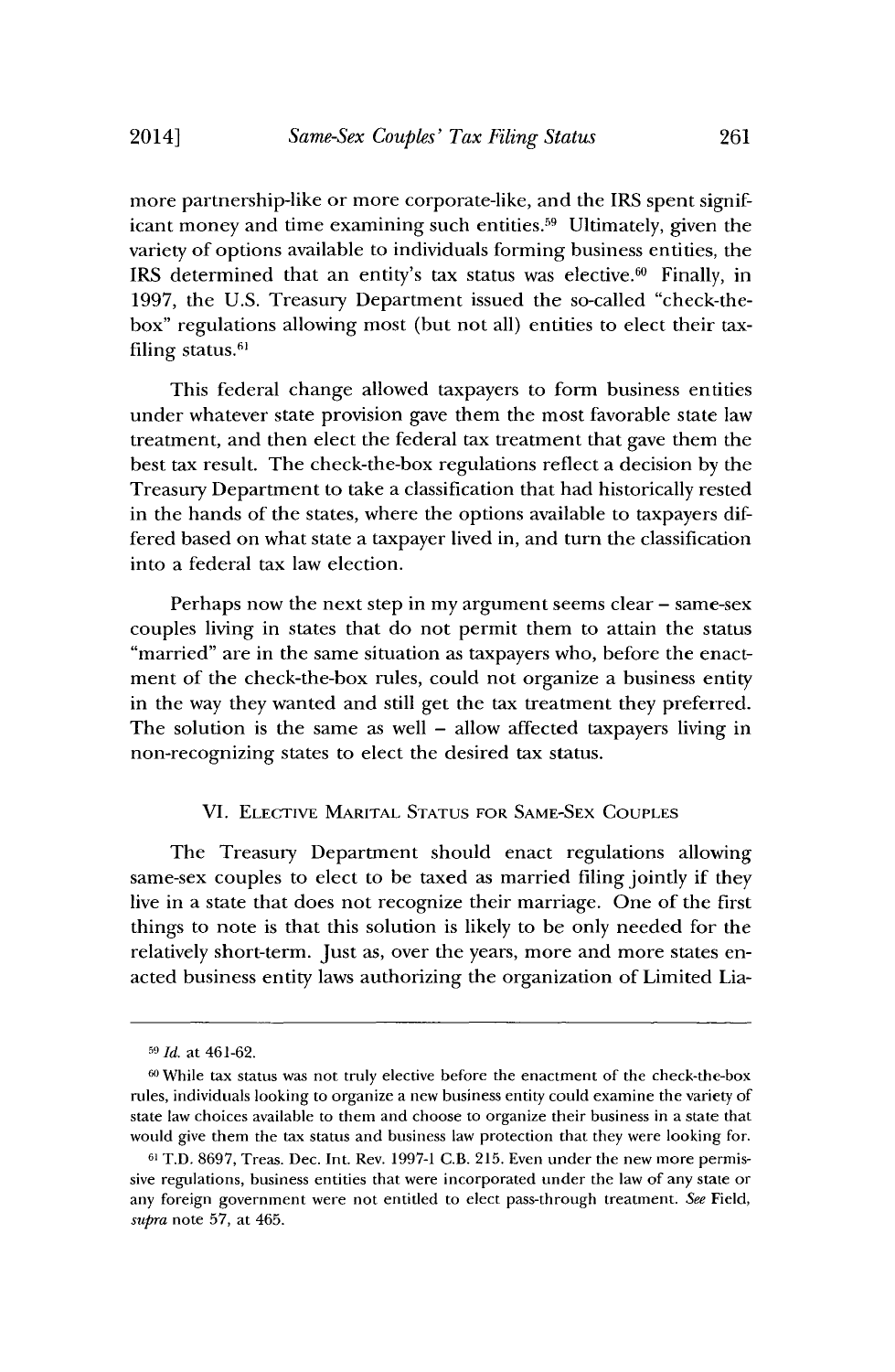bility Companies,<sup>62</sup> more and more states are recognizing same-sex marriages.<sup>63</sup> It is very likely only a matter of time before all fifty states will recognize same-sex marriages. However, it is not acceptable to wait for those states to act while same-sex couples who do not have access to marriage are denied the tax benefits that Congress intended to provide to married couples. Allowing same-sex couples to elect to be treated as married for federal tax purposes would allow same-sex couples to claim all of the tax benefits available to their opposite-sex counterparts.

#### *A. Mechanics of the Proposal*

Current tax law requires couples who are married for state law purposes to file their federal income tax returns as married (either jointly or separately).<sup>64</sup> With the federal definition of marriage in DOMA eliminated as a result of the *Windsor* decision, same-sex couples who celebrate a marriage in any state (or foreign country) that recognizes that marriage must file jointly as well.<sup>65</sup> Under my proposal, the Treasury Department would issue regulations permitting same-sex couples to elect married filing jointly status. Just like the check-thebox regulations for business entities, this scheme would require no statutory changes. Instead, taxpayers would file an election form with the IRS, and then would file their individual income tax returns using the filing status married filing jointly.<sup>66</sup> This would bring with it the joint and several liability obligation of joint filing, as well as all other joint filing rights and obligations.<sup>67</sup> Nothing else would change about the returns, although perhaps, going forward, the IRS would request that taxpayers include a copy of their election form with their return.<sup>68</sup>

**<sup>62</sup>**The first **LLC** statute was enacted in Wyoming in **1977** as Wyoming Statute Section **17-29-101.** *See* Wyo. **STAT. ANN. § 17-29-101** (West 2014). Other states quickly followed suit. As of **1996,** all fifty states had legislation permitting the organization of LLCs.

**<sup>63</sup>***Supra* note **6** (discussing the current status of same-sex marriage in the fifty states). 64 I.R.S. Notice **2013-72.**

**<sup>65</sup>***Id.*

**<sup>66</sup>**Currently, business entities wishing to elect a tax status other than their default status under the Treasury Regulations file Form **8832** with the IRS. Once filed, the election remains in place for all future tax years, unless the entity files to have the status revoked.

**<sup>67</sup>**For a detailed discussion of the consequences of joint filing status, see Stephanie Hunter McMahon, *To Have and to Hold: What Does Love (of Money) Have to Do with Federal Tax Filing?, 11* **NEV.** L.J. **718 (2011).**

**<sup>6</sup>**This requirement would move beyond the requirements in place for opposite-sex maried couples who are, in fact, *never* required to prove their marriages to the IRS with their returns. On audit the IRS may request proof of marriage, but opposite taxpayers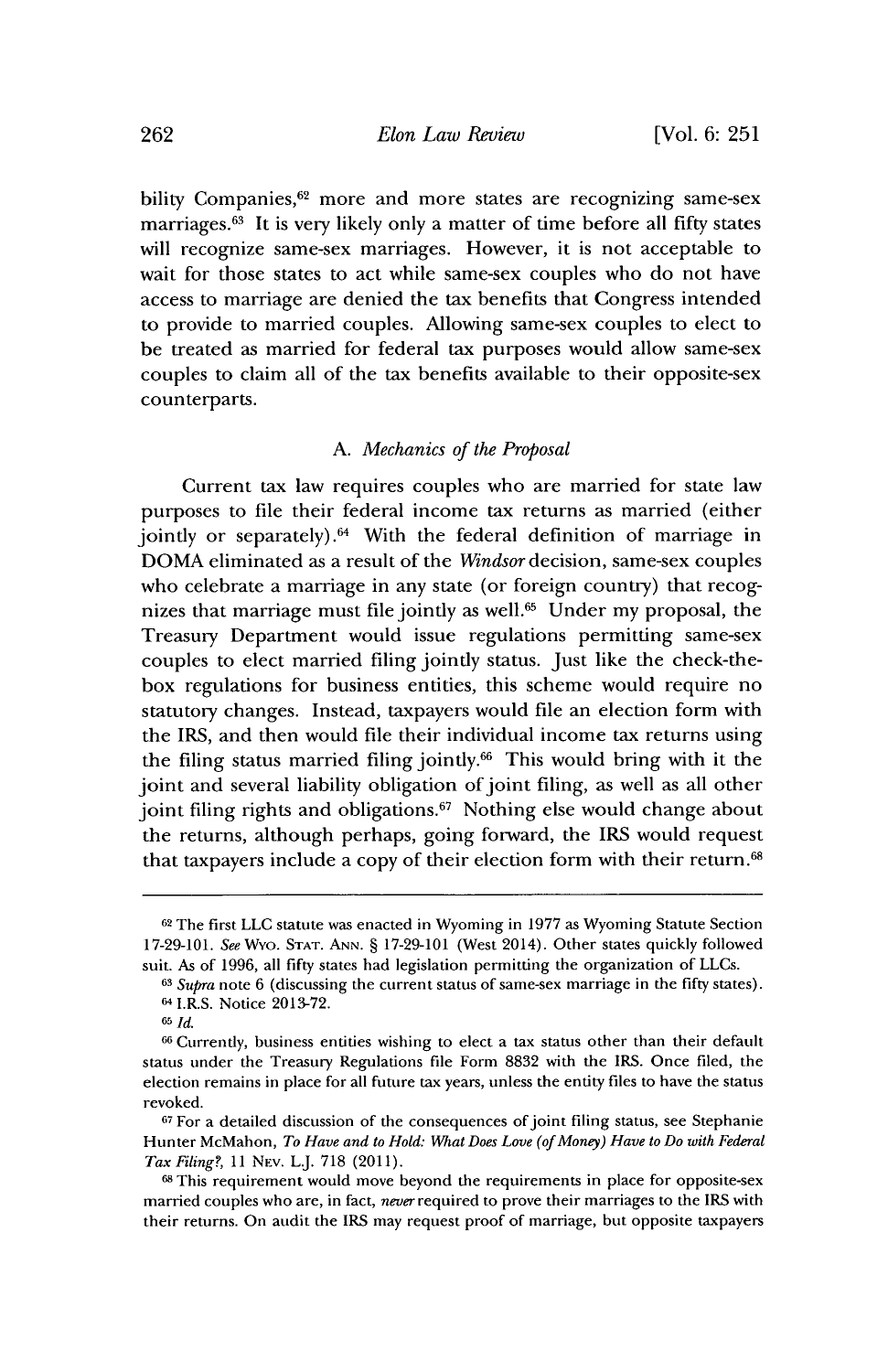#### *B. Potential Objections*

While this **proposal** would go a long way towards **creating** more fairness in the federal tax system, there are potential objections to the project as well. In the following section **I** consider these objections and provide my responses to each of them.

One of the first questions that would arise in this scenario is who would be eligible to elect this status. Could same-sex couples who lived in states that would recognize their marriage elect married filing jointly status, without actually getting married, in order to avoid the other burdens and responsibilities that come with state-recognized marriage? Could same-sex couples who are, in fact, married elect to file singly, if that gives them a better tax result? In response to questions like these, my proposed elective scheme would mirror the business entity check-the-box rules. Under the regulations, entities that are actually incorporated under state law may not elect pass-through tax status.<sup>69</sup> In addition, entities that are publicly traded, or that have more than **100** shareholders or partners, are not entitled to claim passthrough status.?0 Similarly, under this proposal couples who are *actually* married under any state law or under the law of a foreign country would not be entitled to change their status for federal tax **purposes.** In addition, if the taxpayers live in a state that recognizes same-sex marriage, then those taxpayers would not be eligible to make the election. Since the goal of the proposal is to increase access to the tax benefits of marriage to those who cannot marry within their home states, allowing unmarried same-sex couples who live in recognizing states to make the election does not advance this goal.<sup>71</sup> Finally, because the proposal focuses on allowing lower-income taxpayers to get the benefits of same-sex marriage without incurring the expense **of** traveling to a state that performs same-sex marriages, the Treasury Regulations could impose an income cap on couples making the election. While this is not necessary to the proposal, it also does not violate the

who get married during a tax year file as married on that year's return without providing any proof that they actually got married during the year.

 $^{69}$  26 U.S.C. § 1 (2012).

Treas. Reg. **§ 301.7704-1.**

**<sup>71</sup>**The regulation **could** also include a self-destruct function, so that when all fifty states recognize same-sex marriage, the provision will be eliminated.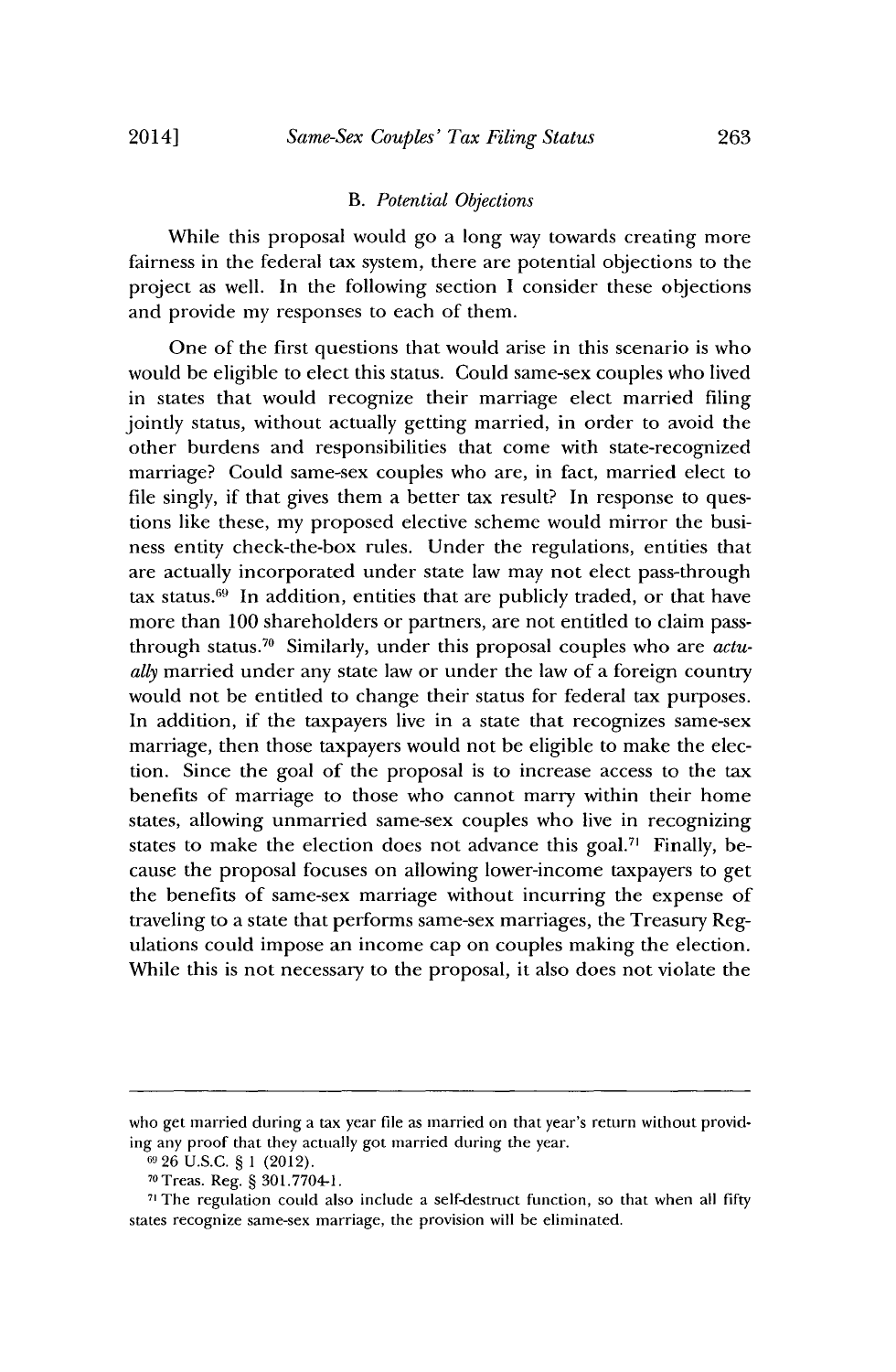intention of the proposal, and so inclusion of this provision would be consistent with the other elements of the proposal. $72$ 

Another objection to this proposal might be that taxpayers could elect married filing jointly status merely for the tax benefits, without actually having a relationship that would count as marriage. **Of** course this is a possibility for savvy taxpayers, but the same tax-gaming option is available to opposite-sex couples or same-sex couples who live in states where they are able to get married.<sup>73</sup> Unlike in immigration law, tax law does not inquire into the legitimacy of a marriage before granting married filing jointly tax status.74 Taxpayers can get married purely for the tax benefits and still receive those benefits.<sup>75</sup> And taxpayers who are able to get legally married might choose not to do it, if it would increase their tax burden.76 The same would be true here, where taxpayers could analyze what filing status gives them the best result, and then determine whether or not to elect to be treated as married for tax purposes. While it is true that the election to be treated as married for federal tax purposes might entail less of a commitment than a legally recognized marriage, and therefore we might be more concerned that taxpayers would try to game the system, receiving tax benefits to which they wouldn't otherwise be entitled, this concern seems small compared to the benefits of enacting such a plan. Because taxpayers would be tied to the person they elect to be treated as married to, for federal tax purposes, this would not be a decision to be made lightly.77

**76** Taxpayers who earn similar incomes usually suffer a tax penalty when they get married. Because their salaries are added together, their combined income will usually reach into a higher tax bracket than either of their individual incomes did before they were married. For a further discussion of this, see *supra* note 41 and accompanying text.

**<sup>72</sup>** An income cap mayjust add a level of complexity that is unnecessary in this proposal. Because the regulation will likely remain in place only temporarily (until all states recognize same-sex marriage), keeping it simple seems important.

**<sup>73</sup>**I.R.S. Notice **2013-72.**

<sup>74</sup> In the granting of green cards on the basis of marriage, the federal government inquires into the legitimacy of the marriage before granting the green card. **8 U.S.C.** *§* **1151** (b)(2) (A) (i) (2012).

**<sup>75</sup>**Marriage is defined in the Tax Code in section **7703.** See 26 **U.S.C.** *§* **7703** (2014). There is no reference to any characteristics of the marriage, other than the issuance of a state marriage license.

**<sup>77</sup>**When taxpayers sign their annual tax returns they affirm that all the information included in the return is true and accurate. In addition to this obligation, the obligation ofjoint and several liability might make taxpayers think twice before tying their tax lives to another person merely for a tax benefit.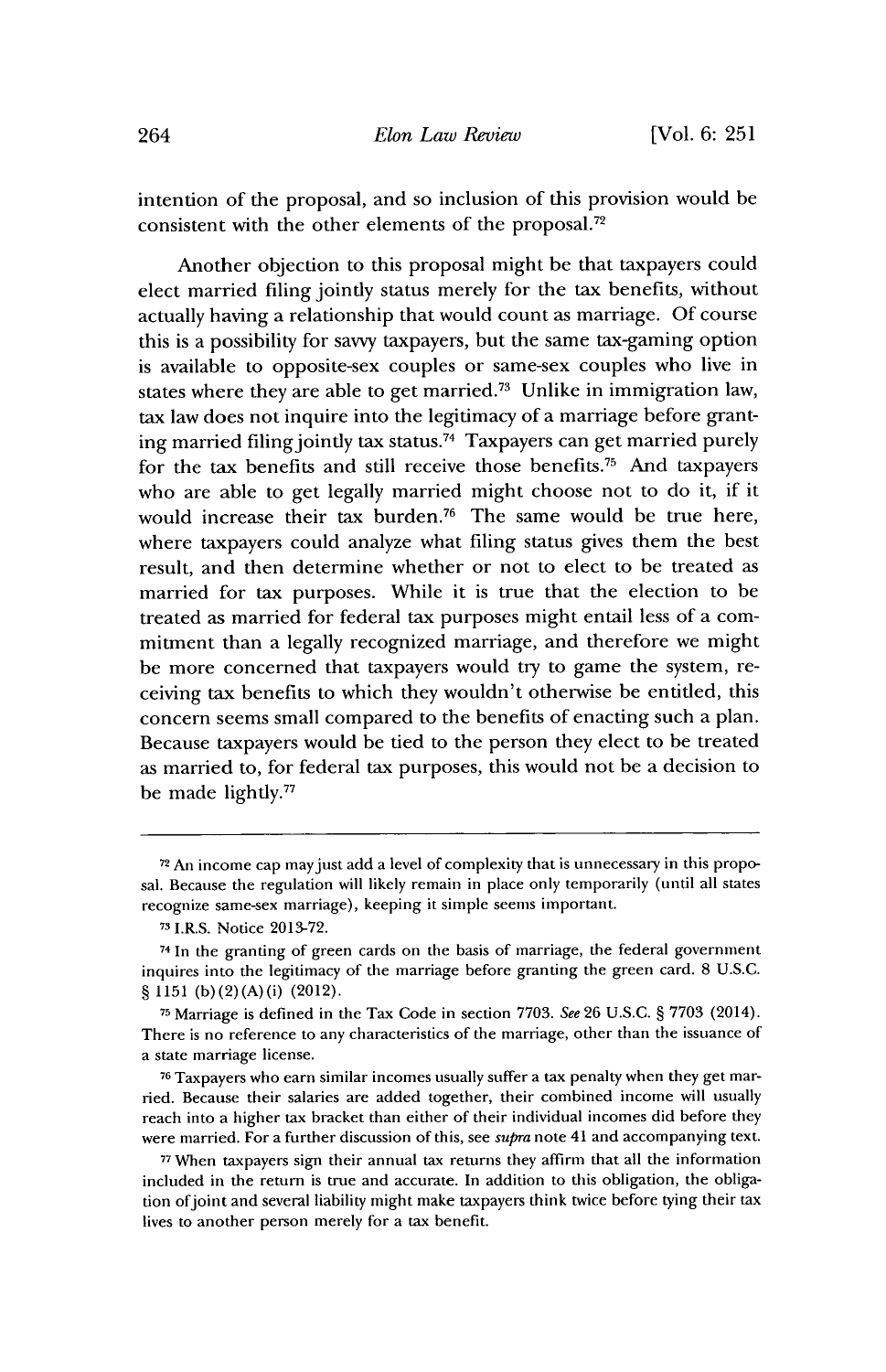**A** related concern might center on the argument that a taxelected "marriage" does not come with any of the responsibilities and obligations that a "real" marriage requires. **Of** course this would be literally true **-** electing to be treated as married for federal tax purposes would not affect spousal obligations, support rights, or any other state family law issue implicated **by** marriage. However, this is not really an objection to the proposal, since the justification for joint filing is not tied to the burdens and benefits of marriage, but stems from a history of conflicting state property laws.<sup>78</sup> Offering tax benefits to same-sex couples who elect to be treated as married would not violate any inherent connection between the burdens of marriage and the benefits **of** this particular **tax** status. Such a connection does not exist.

The final concern when creating a new filing regime like this one, that indefinitely connects taxpayers in an important financial way, is to ask what approach to take if, as often occurs, the relationship ends, and the taxpayers no longer wish to file their federal tax returns jointly. Would the regime require taxpayers to continue to file jointly, even when their relationship had ended? No such obligation faces couples who are able to legally marry and file joint tax returns as a result.<sup>79</sup> Instead, once the marriage is dissolved, the obligation, indeed, the *right* to file jointly, dissolves as well.<sup>80</sup> Divorced taxpayers may not file jointly with their ex-spouses, so clearly the ability to end this relationship must be a part of this new elective status as well.<sup>81</sup> In just the way that much of this proposal is based on the check-the-box regime, the business entity election provides guidance with regard to the end of the election as well. While the Treasury Department sought to create more taxpayer freedom **by** enacting the check-the-box regulations, there was also concern that with no restrictions on the ability of taxpayers to change their elections, the IRS would be overwhelmed with taxpayers constantly switching their status from pass-through entity to corporation or vice versa, depending on which status gave the better tax result in a particular tax year.<sup>82</sup> In response to this concern,

**<sup>78</sup>**The original married filing jointly tax status in the United States was enacted **by** Congress in 1948 as a response to the Supreme Court case of *Poe v. Seaborn,* **282 U.S. 101 (1930).** For a further discussion of the history of joint filing and for an argument regarding why joint filing should not be seen as a "reward" for taking on the responsibilities of marriage, see Shari Motro, *The New "I Do*," 91 Iowa L. REV. 1509 (2005).

**<sup>7 26</sup> U.S.C.** *§* **7703(a) (1)** (2014).

*<sup>8</sup> See id.*

*<sup>81</sup> See id.*

**<sup>82</sup>***See Field, supra* note **57,** at **503.**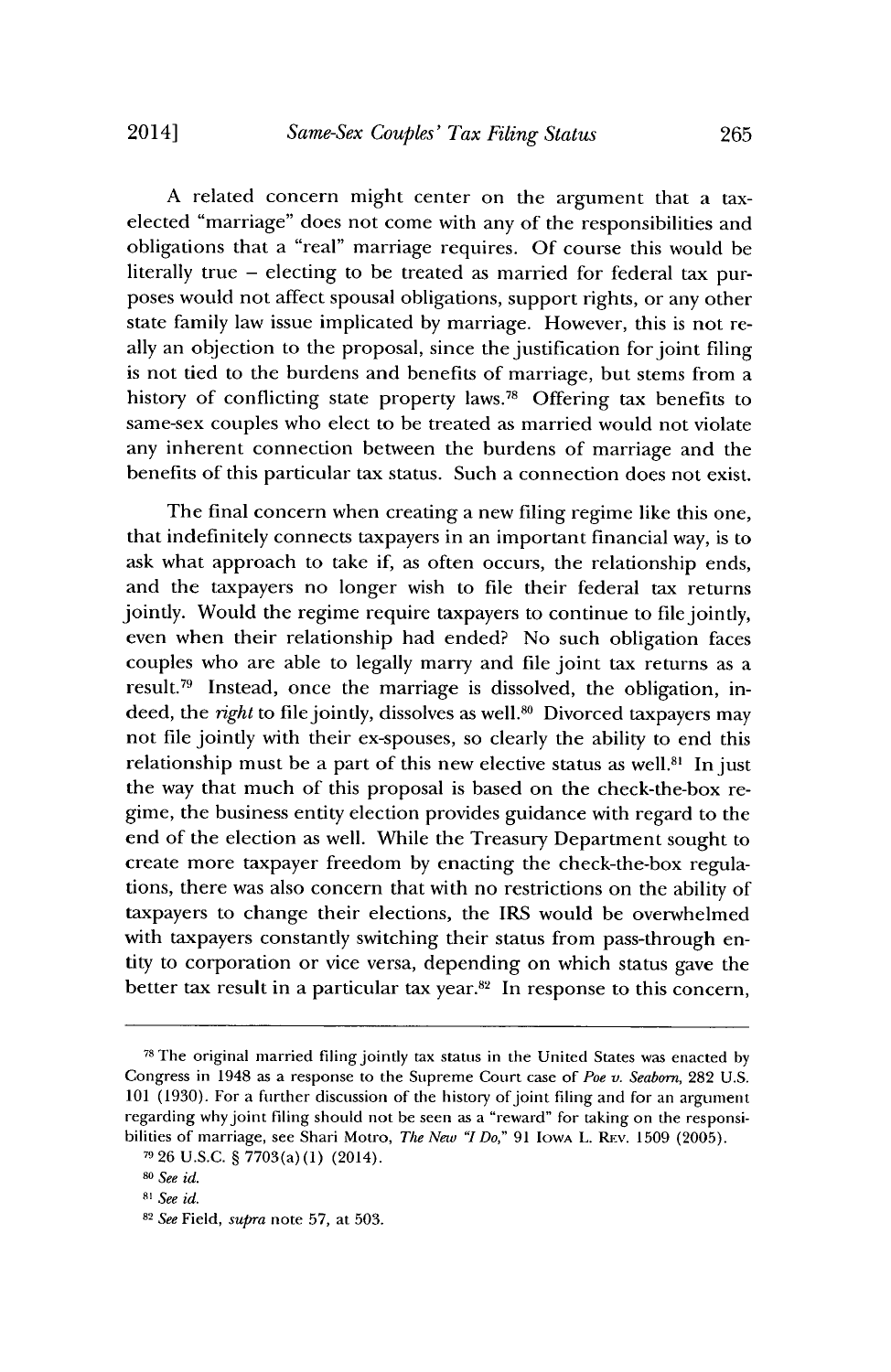the final check-the-box regulations contained a restriction allowing entities to change their election only once every sixty months.<sup>83</sup> A rule like this might work well for business entities, but does not seem to allow the kind of fluidity of relationships that might be necessary for human life. Instead, the original election made **by** a taxpayer should apply to all tax years going forward, after the year of the election. However, taxpayers should also be allowed to submit another election reversing the original election, and changing the taxpayers' statuses back to single. While there may be some abuse in electing in and out of this special tax status, the best rule would permit reversal of the election without question. However, if a taxpayer who once elected to be treated as married to her same-sex partner, has then dissolved that election, and then attempts to file another election, either with the same partner or with another person, the election should be scrutinized to determine the legitimacy of the election. $84$  In the first instance, the scrutiny should not be severe, since generally taxpayers who divorce and get remarried (even many times) do not face scrutiny of their subsequent marriages **by** the IRS.85 However, repeated elections and dissolution of the elections might raise suspicion of tax fraud, in which case either the election would be denied, or a fine would be imposed.

#### VII. **CONCLUSION**

The future of same-sex marriage in the United States seems clear. While same-sex marriages now occur in seventeen states, proposed legislation and litigation regarding same-sex marriage is under way in many other states.<sup>86</sup> It is only a matter of time before same-sex marriage will have the same status as opposite-sex marriage in all fifty states. In the meantime, the IRS has tried to increase same-sex couples' access to federal benefits **by** recognizing all same-sex mar-

<sup>83</sup>Treas. Reg. *§* 301.7701-3(c)(1)(iv). For a more detailed discussion of this limitation, see Field, *supra* note **57.**

**<sup>84</sup> A** similar approach applies in the case of married couples. In many cases taxpayers suffer from a so-called "marriage penalty," and one couple discovered a clever solution to this problem. Each year, before December **31,** the couple traveled to a Caribbean island (Haiti and the Dominican Republic) in order to get divorced, and then would get remarried in the new year once they had returned home to the **U.S. By** their calculations, their tax savings **by** filing as unmarried covered the cost of their island trips. The Fourth Circuit applied the sham transaction doctrine and held that the couple was married for tax purposes. Boyter v. Commissioner, **668 F.2d 1382** (4th Cir. **1981).**

**<sup>85</sup>***Id.*

**<sup>86</sup>***Supra* note **6.**